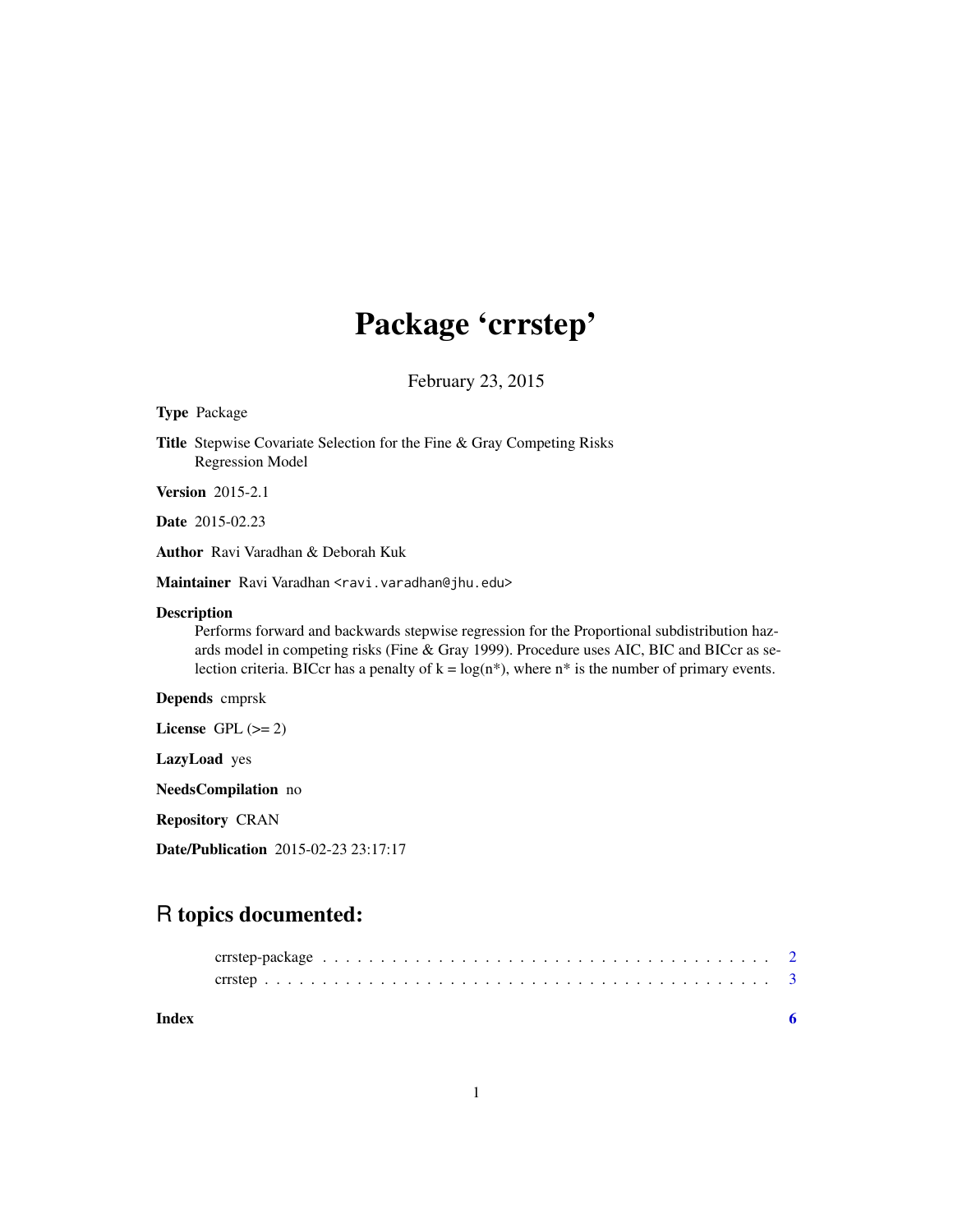<span id="page-1-0"></span>crrstep-package *Stepwise regression procedure for the Fine & Gray regression model in competing risks*

#### Description

Performs forward and backward stepwise regression for the Fine & Gray regression model in competing risks. Procedure uses AIC, BIC and BICcr as selection criteria. BICcr has a penalty of  $k =$  $log(n^*)$ , where  $n^*$  is the number of Type I events.

#### Details

| Package:  | crrstep         |
|-----------|-----------------|
| Type:     | Package         |
| Version:  | 2014-07.16      |
| Date:     | 2014-07.16      |
| License:  | GPL (version 2) |
| LazyLoad: | yes             |

The package contains a singe function crrstep, which implements backward and forward stepwise regression for the Fine & Gray regression model. The Fine & Gray model (Fine & Gray, 1999) estimates the hazard that corresponds to the cumulative incidence function of a certain event type. Selection criteria that are can be used are: AIC, BIC and BICcr. BICcr is a selection criteria based on the work by Volinksy and Raftery in which the penalty is  $k = log(n^*)$ , where  $n^*$  is the total number of Type I events.

#### Author(s)

Ravi Varadhan & Deborah Kuk.

Maintainers: Ravi Varadhan <rvaradhan@jhmi.edu>

#### References

Fine, J. P. and Gray, R. J. (1999). A proportional hazards model for the subdistribution of a competing risk. *Journal of the American Statistical Association*.

Volinsky, C. T. and Raftery, A. E. (2000). Bayesian information criterion for censored survival models. *Biometrics*.

Kuk, D. and Varadhan, R. (2013). Model selection in competing risks regression. *Statistics in Medicine*.

#### Examples

```
set.seed(123)
n < -500ftime <- rexp(n)
```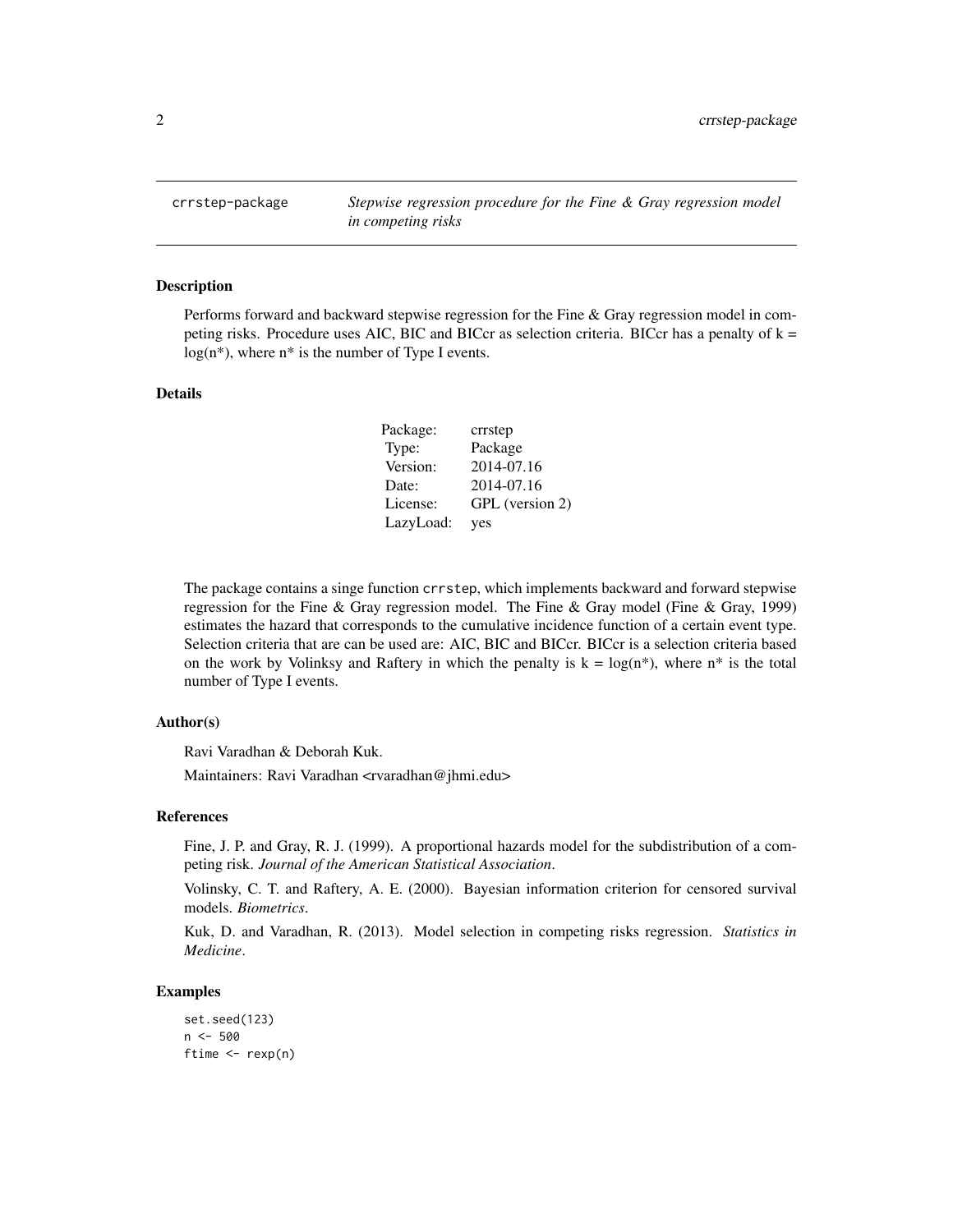#### <span id="page-2-0"></span>crrstep 3

```
fstatus <- sample(0:2,n,replace=TRUE)
cov1 <- matrix(runif(5*n),nrow=n)
x61 <- as.factor(sample(3, size=n, rep=TRUE))
x71 <- as.factor(sample(5, size=n, rep = TRUE))
cov1 <- cbind(cov1, x61, x71)
dimnames(cov1)[[2]] <- c('x1','x2','x3','x4','x5', 'x6', 'x7')
formula1 <- ftime \sim 1 + x1 + x2 + x3 + x4 + x5 + as.factor(x6) + as.factor(x7)
crrstep(formula1, , fstatus, data = as.data.frame(cov1), direction = "backward", criterion = "BIC")
crrstep(formula1, , fstatus, data = as.data.frame(cov1), direction = "backward", criterion = "AIC")
ans2 <- crrstep(formula1, , fstatus, data = as.data.frame(cov1), direction = "forward",
failcode=2, criterion = "AIC")
ans2
```
crrstep *Stepwise regression for competing risks regression*

#### Description

Performs forward and backward stepwise regression for the Fine & Gray regression model in competing risks. Procedure uses AIC, BIC and BICcr as selection criteria. BICcr has a penalty of  $k =$  $log(n*)$ , where  $n*$  is the number of Type I events.

#### Usage

```
crrstep(formula, scope.min = -1, etype, ..., subset,data, direction = c("backward", "forward"),
criterion = c("AIC", "BICcr", "BIC"), crr.object = FALSE,
trace = TRUE, steps = 100
```
#### Arguments

| formula   | formula object where LHS is failure time and RHS is linear predictors; intercept<br>'1' should always be included.                                                             |
|-----------|--------------------------------------------------------------------------------------------------------------------------------------------------------------------------------|
| scope.min | formula object denoting final model for backward selection and starting model<br>for forward selection.                                                                        |
| etype     | integer variable that denotes type of failure for each person.                                                                                                                 |
| $\ddots$  | variables passed to 'crr' function; two key variables are <i>failcode</i> and <i>cencode</i> ;<br>see below in Description.                                                    |
| subset    | subset of data to be used for model selection.                                                                                                                                 |
| data      | data-frame containing all the variables. Only complete cases are used in the<br>analysis, i.e. rows of data frame with missing values in any of the predictors are<br>deleted. |
| direction | forward or backward direction for model selection.                                                                                                                             |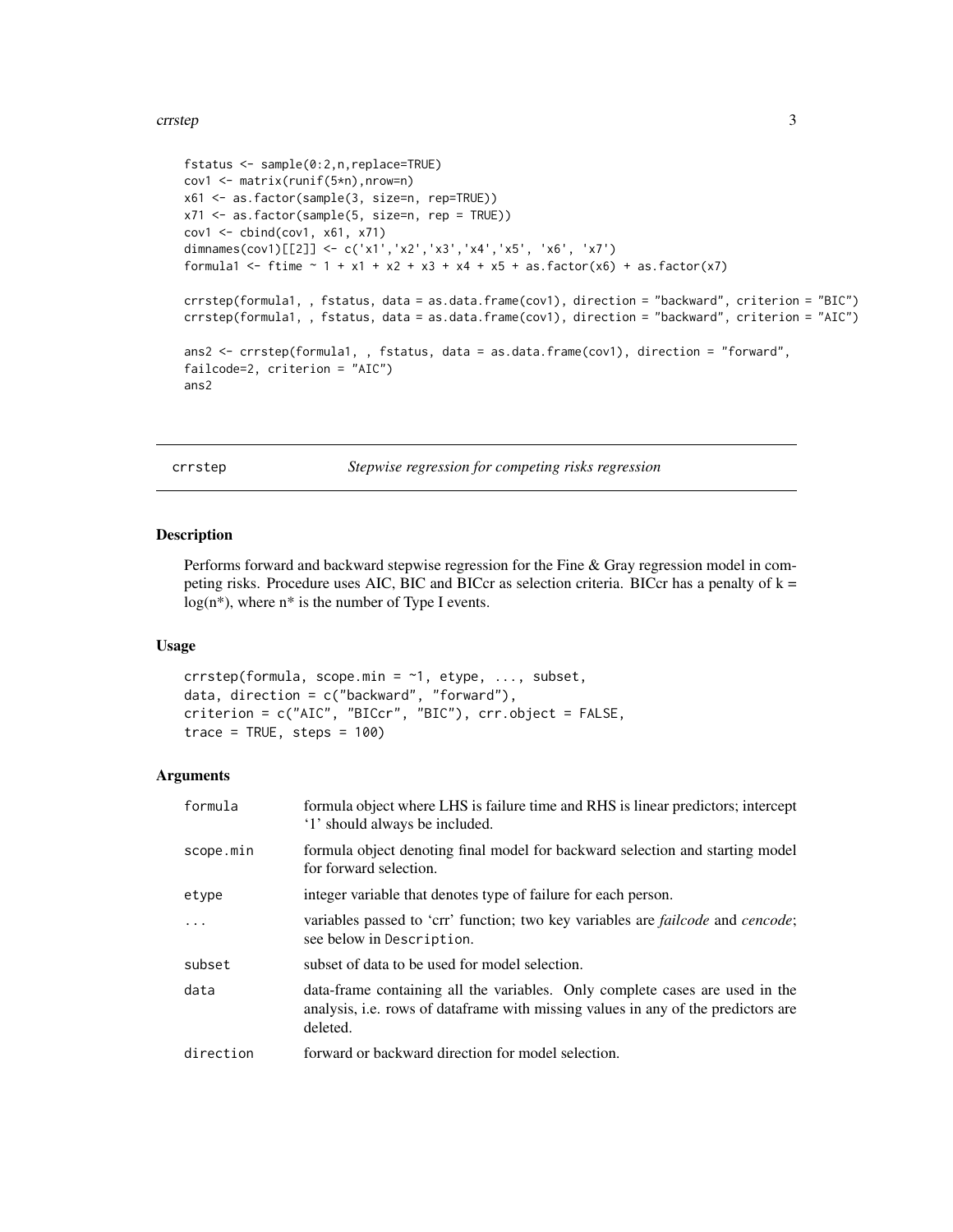<span id="page-3-0"></span>

| criterion  | selection criterion; default is AIC. BIC uses $log(n)$ as penalty, where 'n' is total<br>sample size, and BICcr uses $log(n^*)$ as the penalty where $n^*$ is the number of<br>primary events. |
|------------|------------------------------------------------------------------------------------------------------------------------------------------------------------------------------------------------|
| crr.object | logical variable indicating whether to return final 'crr' object.                                                                                                                              |
| trace      | logical indicating whether to display stepwise model selection process.                                                                                                                        |
| steps      | maximum number of steps in stepwise selection.                                                                                                                                                 |

#### Details

Based on the existing code of stepAIC in the MASS package. Variables passed to 'crr' function include two key variables: *failcode* and *cencode*. *failcode* is an integer value that denotes primary failure, and *cencode* is an integer denoting censoring event.

#### Value

| variables    | Variables in the final model                  |
|--------------|-----------------------------------------------|
| coefficients | The estimated coefficients of the variables   |
| std.errors   | Standard errors of the estimated coefficients |
| log.lik      | The partial log-likelihood of the model       |

#### Author(s)

Ravi Varadhan & Deborah Kuk.

#### References

Fine, J. P. and Gray, R. J. (1999). A proportional hazards model for the subdistribution of a competing risk. Journal of the American Statistical Association.

Volinsky, C. T. and Raftery, A. E. (2000). Bayesian information criterion for censored survival models. Biometrics.

Kuk, D. and Varadhan, R. (2013). Model selection in competing risks regression. *Statistics in Medicine*.

#### See Also

[crr](#page-0-0)

#### Examples

```
set.seed(123)
n <- 500
ftime \leq rexp(n)
fstatus <- sample(0:2,n,replace=TRUE)
cov1 <- matrix(runif(5*n),nrow=n)
x61 <- as.factor(sample(3, size=n, rep=TRUE))
x71 <- as.factor(sample(5, size=n, rep = TRUE))
cov1 \leftarrow cbind(cov1, x61, x71)dimnames(cov1)[[2]] <- c('x1','x2','x3','x4','x5', 'x6', 'x7')
```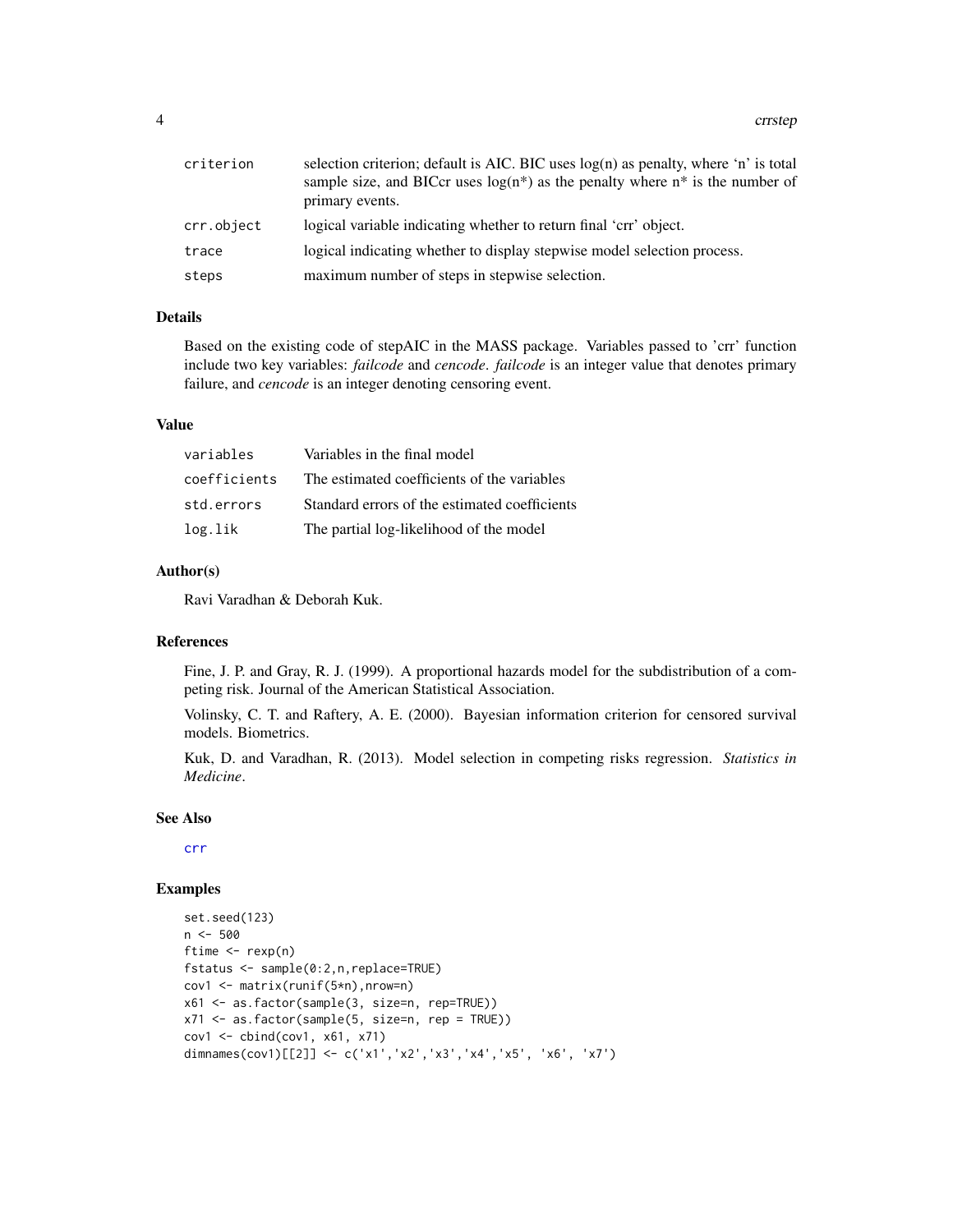#### crrstep 55

```
formula1 <- ftime \sim x1 + x2 + x3 + x4 + x5 + as.factor(x6) + as.factor(x7)crrstep(formula1, , fstatus, data = as.data.frame(cov1), direction = "backward", criterion = "BIC")
ans2 <- crrstep(formula1, , fstatus, data = as.data.frame(cov1), direction = "forward",
failcode=2, criterion = "AIC")
ans2
```